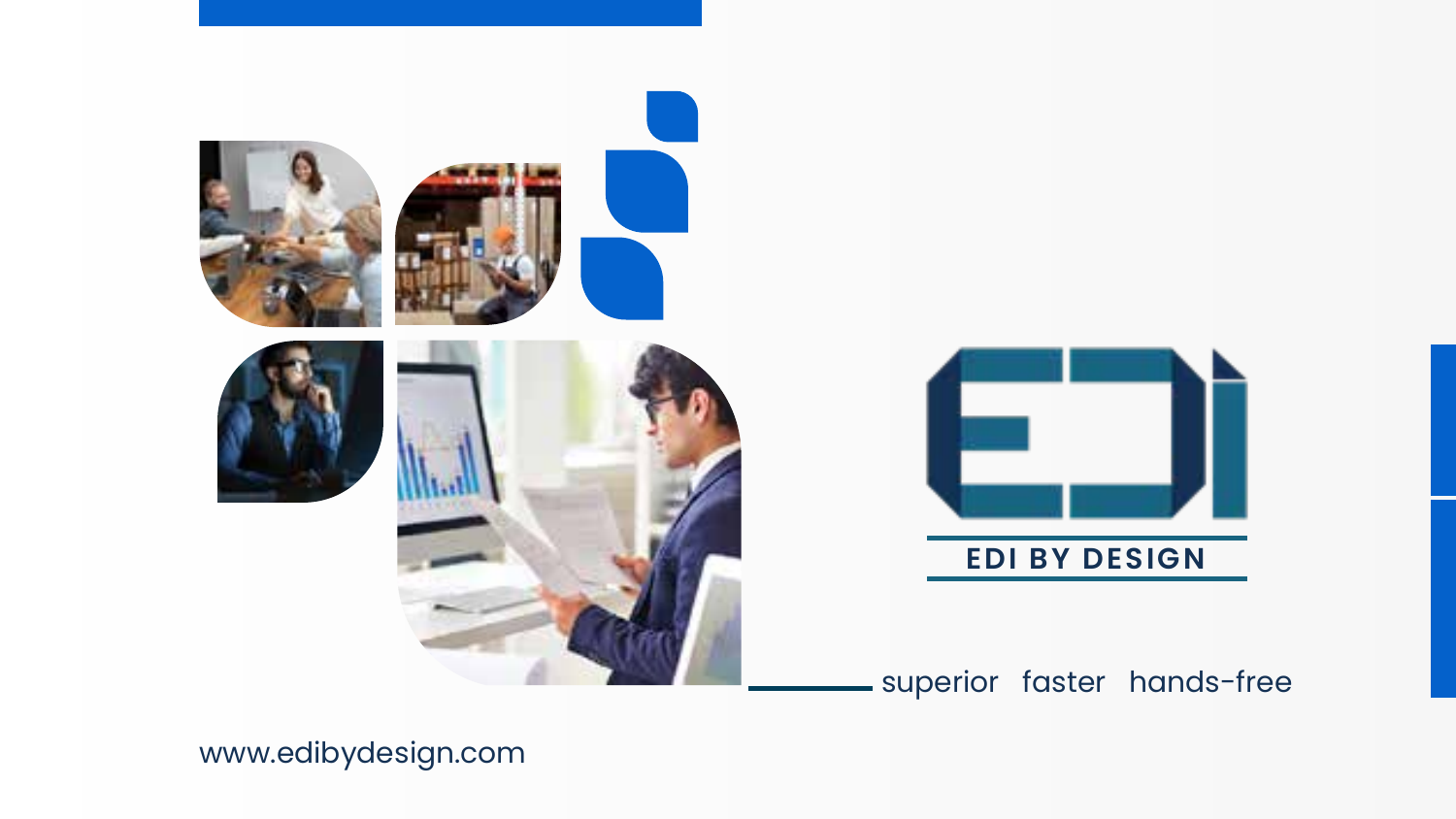## **ABOUT** *US*

"EDI by Design" is a cloud-based platform based on the EDI requirements of clients to ensure they get EDI solutions that match the needs of their business. We measure our success based on the success of our clients.



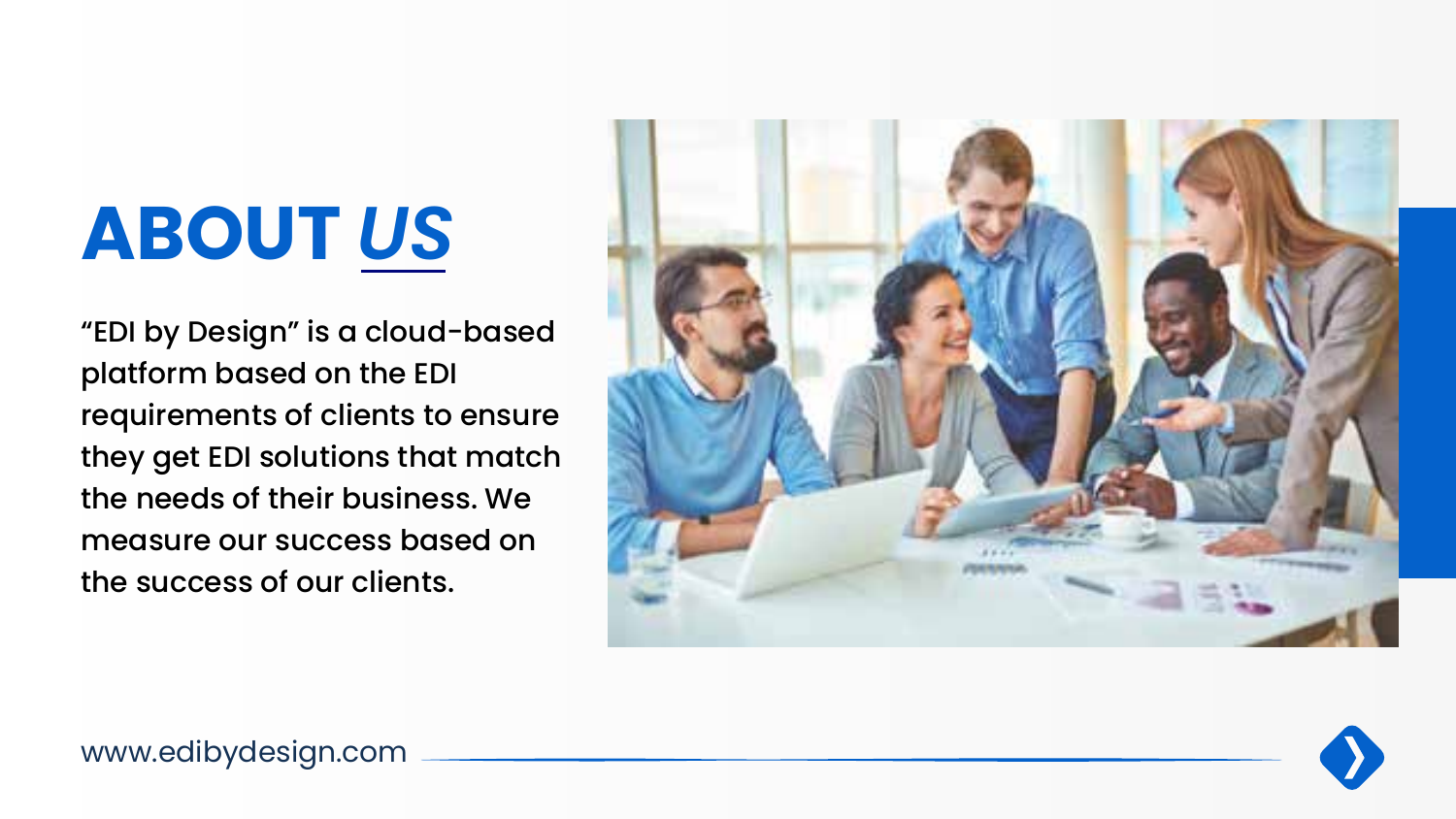### **Our Vision**  *&* **Mission**





Our vision is to bring process improvement and efficiency for our customers through our expertise, innovation and technology in EDI Solutions which gives them peace of mind in customer interactions and propels them to the next level of growth.

### *Vision Mission*



To become the most agile and creative EDI Solution Provider by 2025. Our objective is to ensure your EDI solution delivers for your business whether you are a small retailer, supplier, logistics provider, or distributor.

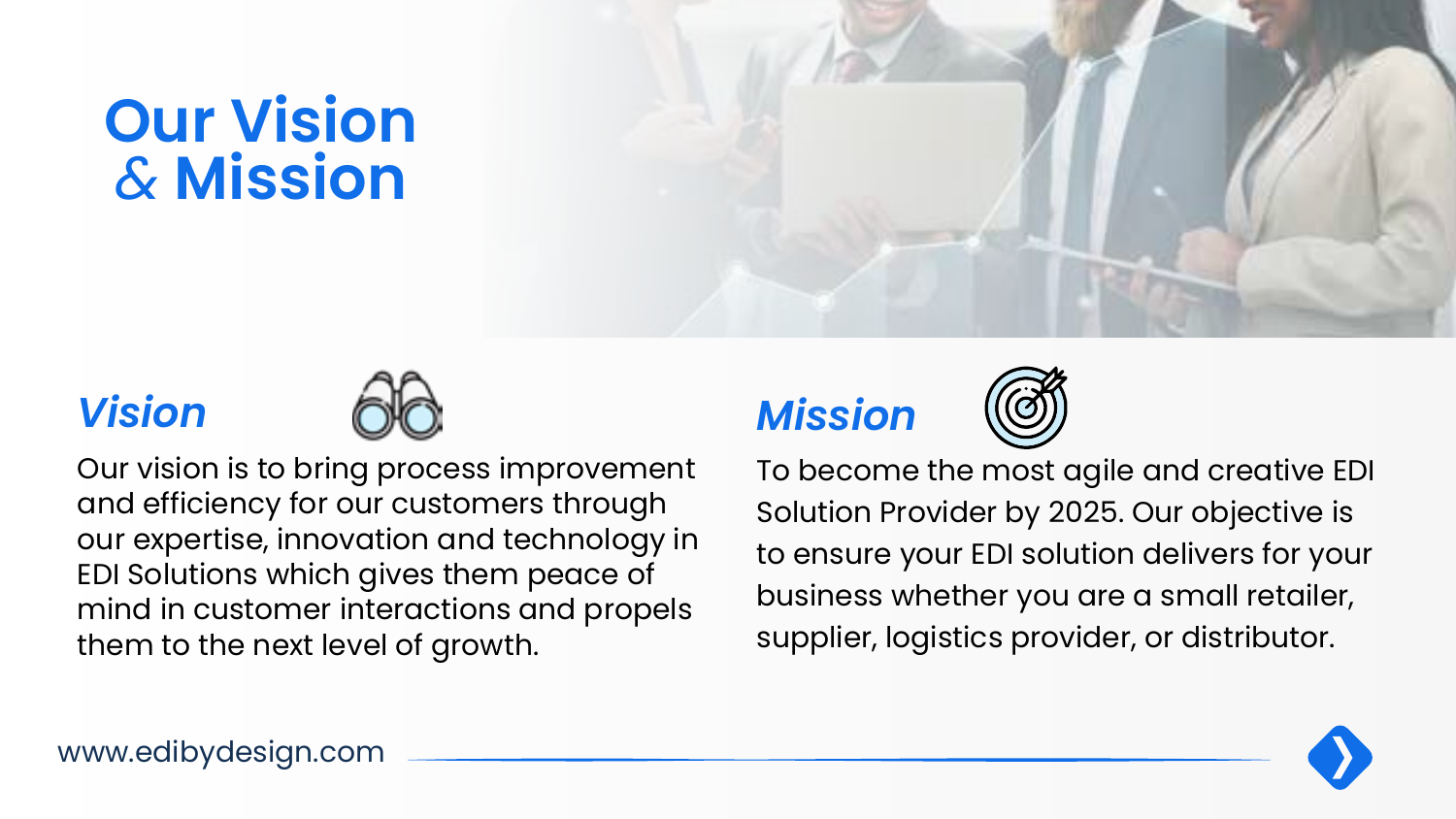### **Helping solve some unique challenges**



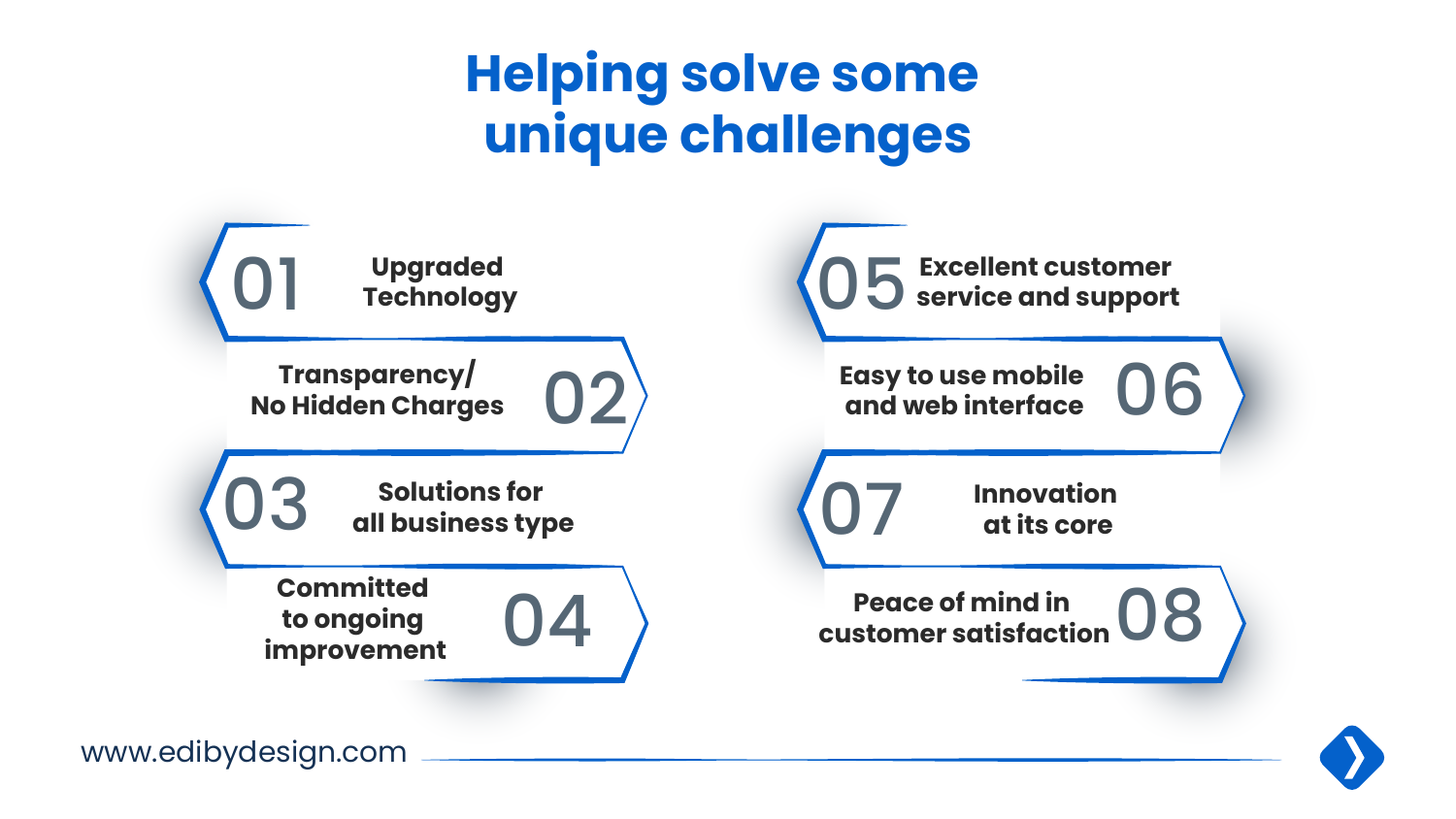**We empower data collaboration in the supply chain with an expert team**

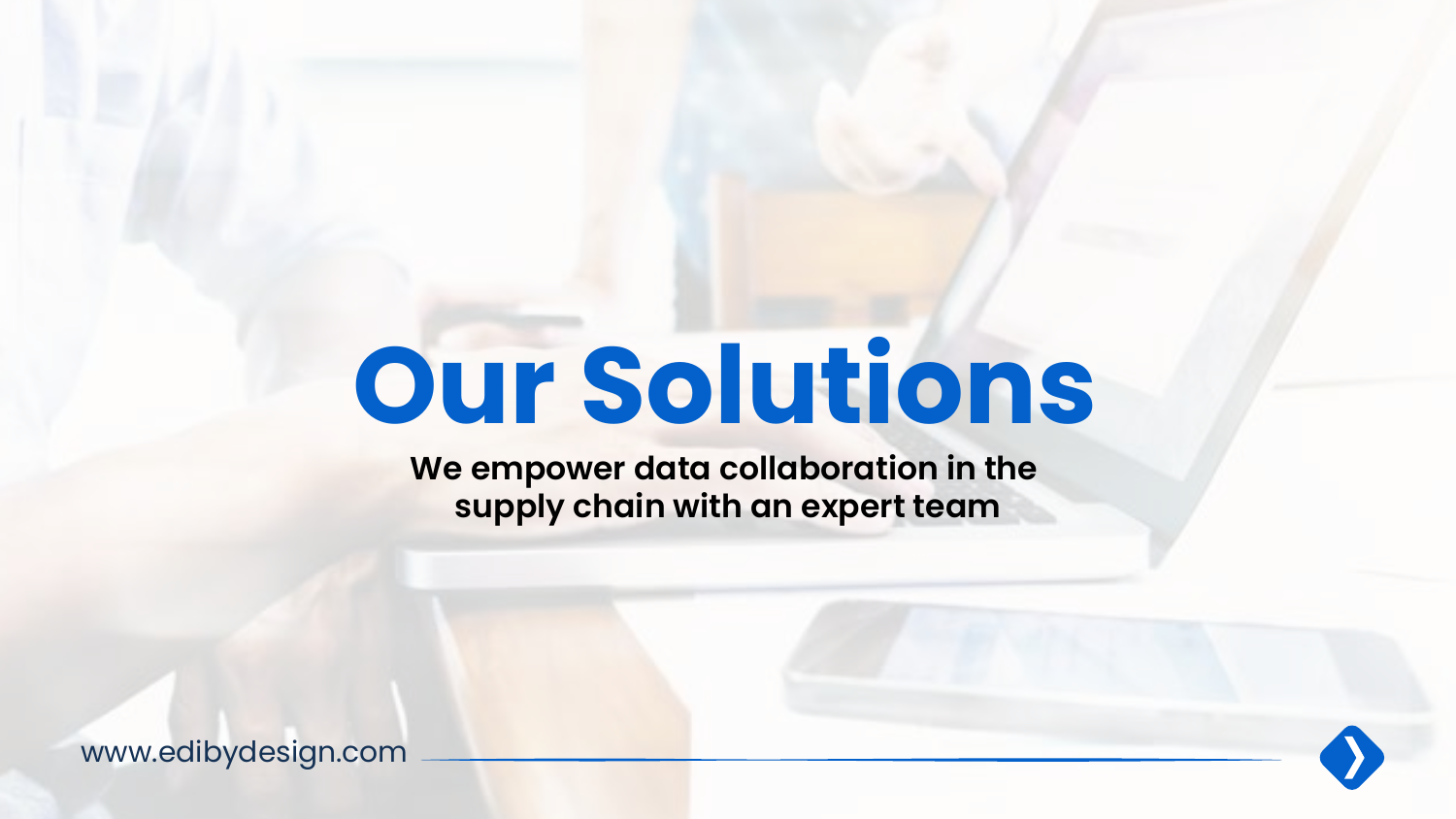

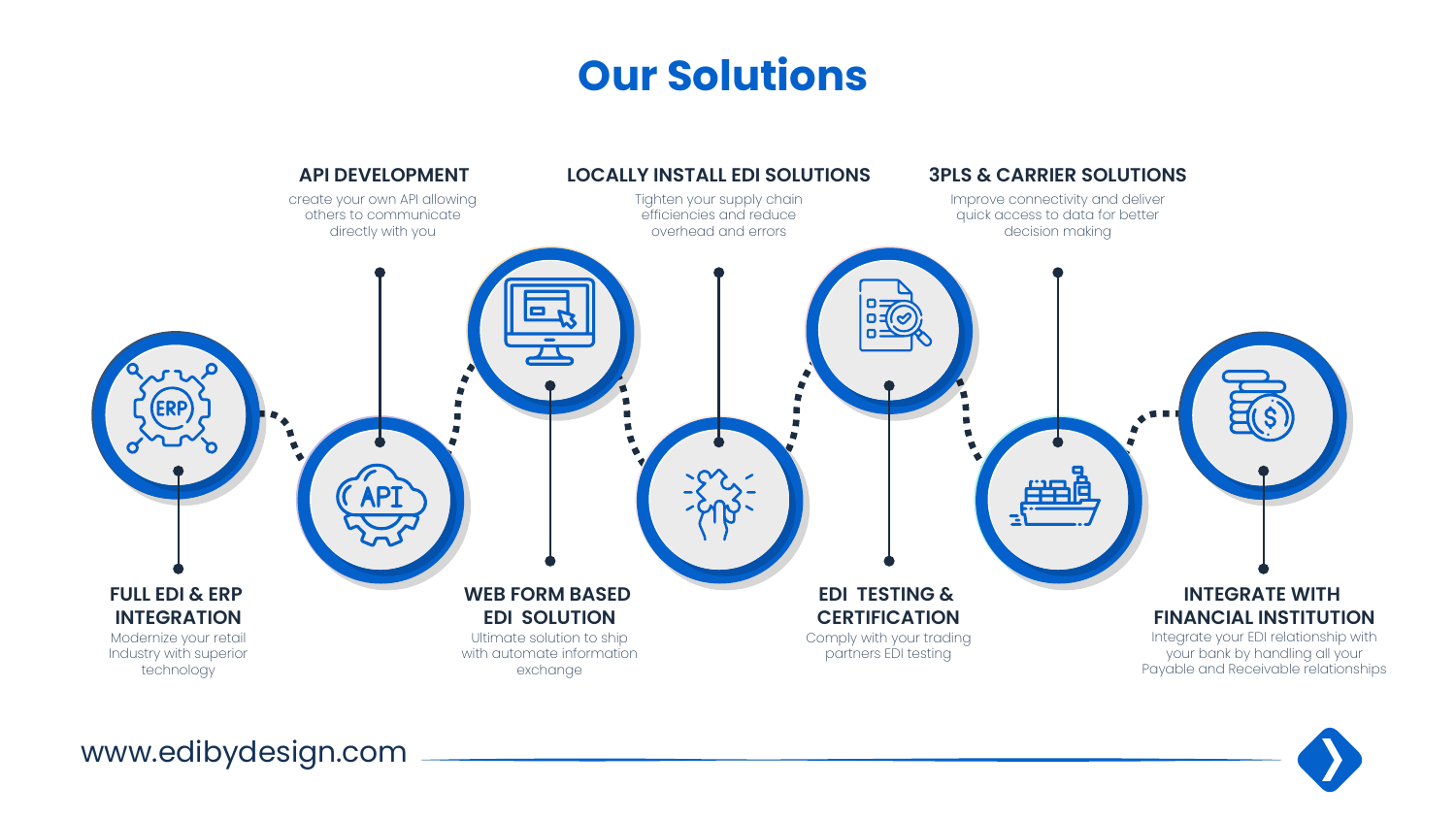## **Web-form Based ED**

### **About Web-form Based EDI**

Our web form-based EDI solution is designed to expand easily and meet the needs of EDI trading partners as your trading volume grows. You'll also enjoy a shorter time to value, so you can focus on other important aspects of running your business. Our Objective is to make your job easier by providing a reliable, scalable system for sending and receiving orders and invoices.

#### **Top Features**

- No backing up data or software installation needed
- The hub organization enables small and medium business partners to manage orders, inventory, and accounting.
- Create, receive, send, process and manage EDI documents the web
- Modern architecture supports popular browsers including Microsoft, Mozilla, Google and Apple safari etc.

### **Benefits of Web-from Based EDI**

- Minimize hardware, software & IT resource cost
- These web forms are often hosted on the client's site or by EDI Network Service Providers
- Compatible with various



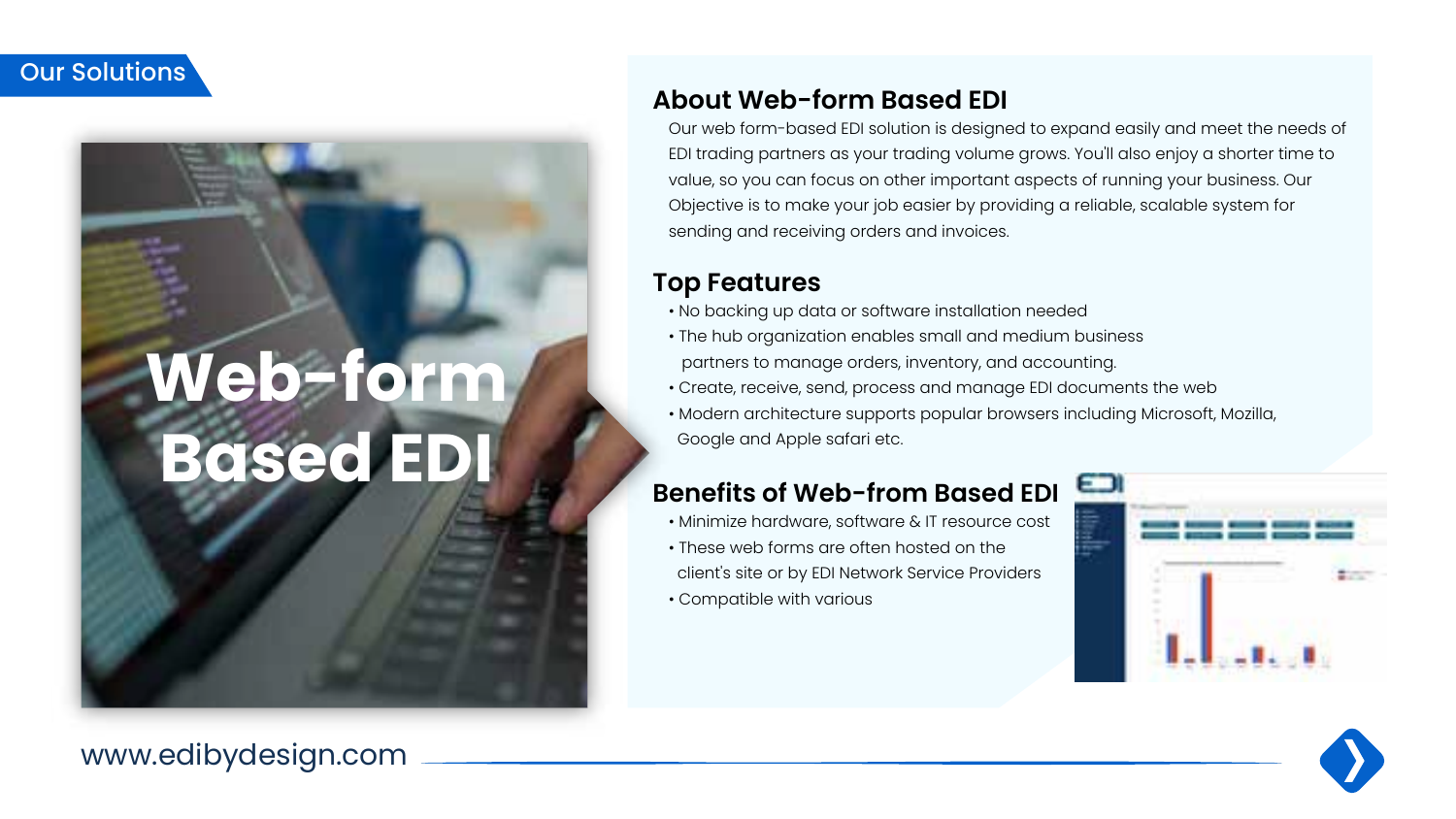## **EDI Testin and Certification**

www.edibydesign.com

#### expected, while your client focuses on empowering you within different parts of the business, like finance etc.

#### **Top Features**

- Multi layer Validation of transactions
- Connecting legacy applications with modern applications

**About EDI Testing and Certification**

- Efficiency improvement upto 95%
- Advance tools & techniques allow stakeholder to track the status of project

We have practical experience in an EDI testing administration that sets you up to meet the consistent prerequisites of your retail clients. This way you get an active asset at EDI by Design Commerce to ensure everything is chugging along as

- Gaps and risks are identified early in the process
- Calculated positive ROI

#### **Benefits of EDI Testing and certification**

- Easy Setup
- Generate Testing Data
- Process Visibility
- Identify and rectify Errors
- Confirmed Compliance



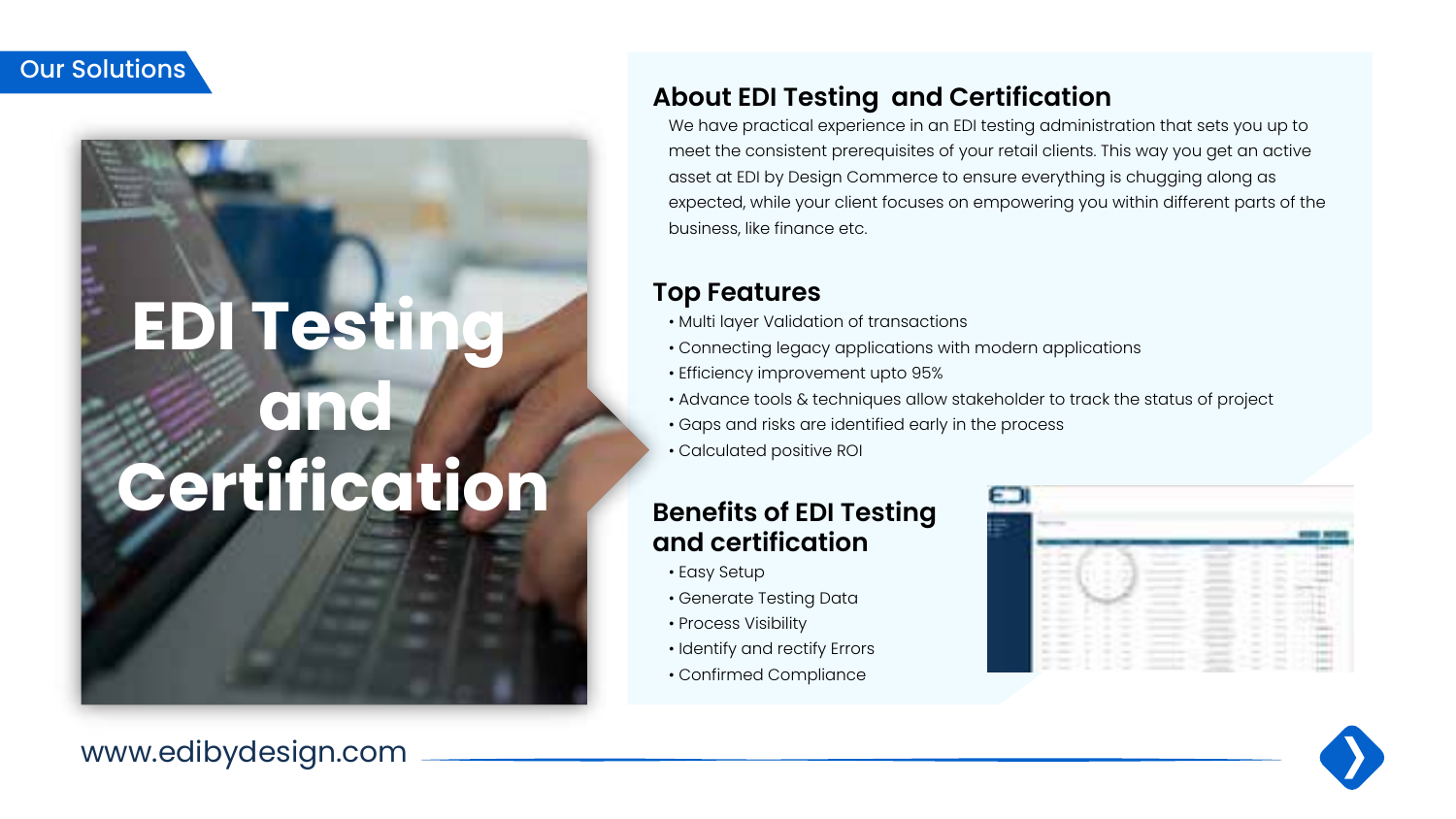### **API Development**

#### **About API Development**

We create your API integration with an existing environment or enable you to create your own API allowing others to communicate directly with you via API including Shipping Label APIs, Packing Slip APIs and Transaction APIs

#### **Top Features**

- Immediately recognize single things and clusters
- Lightweight in contrast with XML
- More underlying data in the report
- Simpler, with less principles than SOAP-based APIs to make them discoverable
- Embraces generally surely knew instruments of HTTP
- Computerized information accommodation and recovery
- Mistake dealing with visibility and logging for improved troubleshoot capacities

### **Benefits of API Development**

- Implements connections faster by building to multiple retailers at once
- Less time on bug fixing and making updates
- Takes care of maintain retail



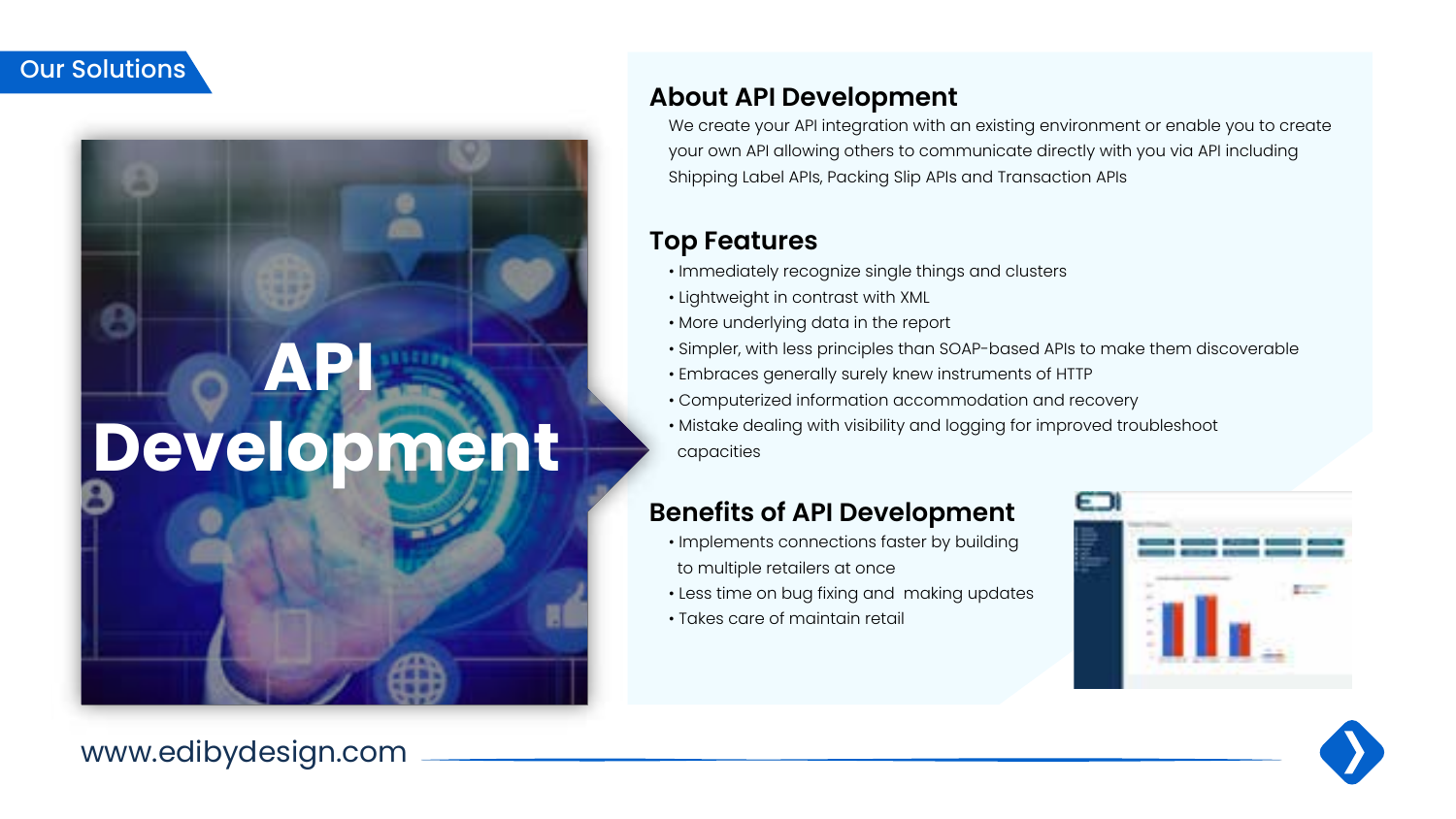

### **About 3PL & Carrier**

Whether you are a retailer or a manufacturer partnering with a 3PL, EDI by Design's EDI capacities permit you to scale up with insignificant expense and chance. EDI by Design offers complete EDI enablement and fulfillment solutions and chances to collaborate with a global community.

#### **Top Features**

- Manage business rules and exceptions
- Fully compliant automation
- Visibility for all teams
- Manage dropship

### **Benefits of 3PLs & Carrier Solution**

- Track incoming and outgoing document
- Get real time notification alerts
- Filter data by the trading partner
- Eliminate manual entry



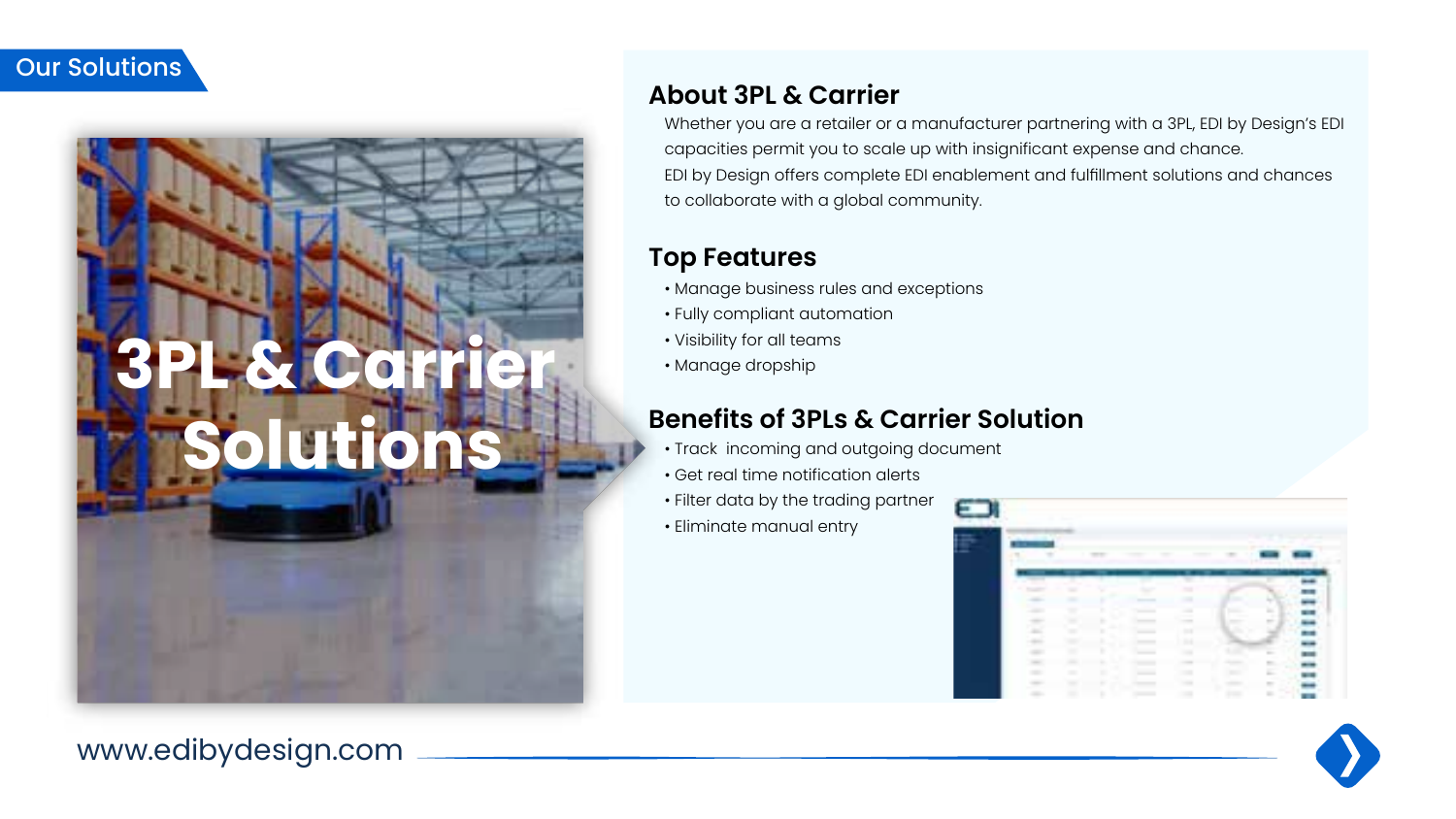Installing

## **Locally Install EDI Solutions**

### **About Locally Install EDI**

If you are not someone that wants to keep all the information in the cloud we can customize your EDI solution to reside on your server at your premises and provide regular updates.

### **Top Features**

- Maximize revenue
- Easily add new trading partners
- Reduce manual work

### **Benefits of Locally Install EDI Solution**

- Integrate data into your organization's erp system
- A complete library of trading partner document sets
- Secure gateway for transfer of business data



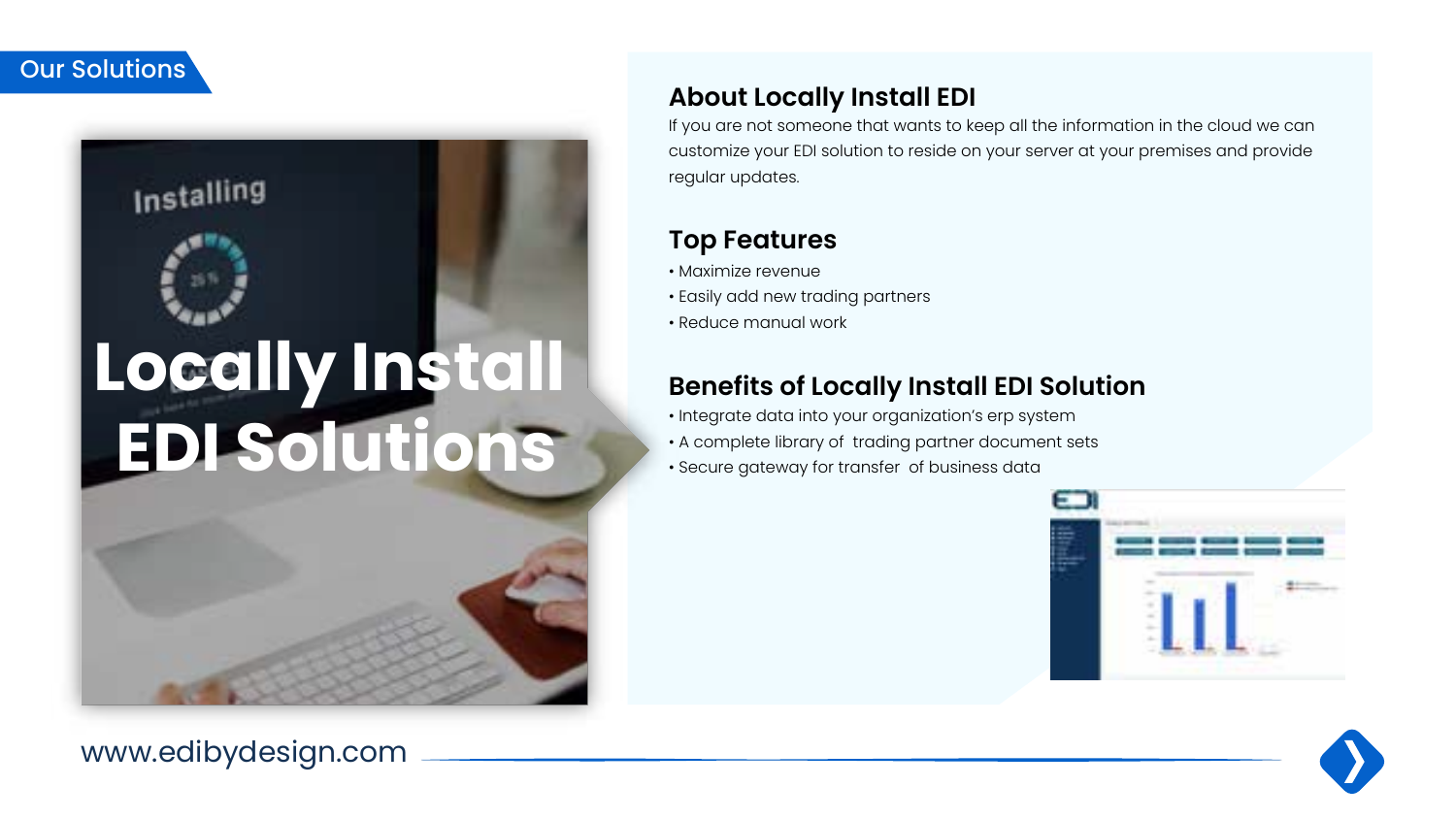## **Integration with Financial Institution**

### www.edibydesign.com

#### **About Integration with Financial Institution**

Connect your customers, suppliers and financial partners to improve financial visibility and cash receipts. optimize cash disbursements while enhancing compliance.

#### **Top Features**

- Reduce operational Risk
- Avoid manual expenses and errors
- Reduce the potential for check fraud

### **Benefits of Integration with Financial Institution**

- Improve cash flow
- Automate electronic invoice delivery
- Connect directly to your global
- banking relationships
- Eliminate complex banking fee structure



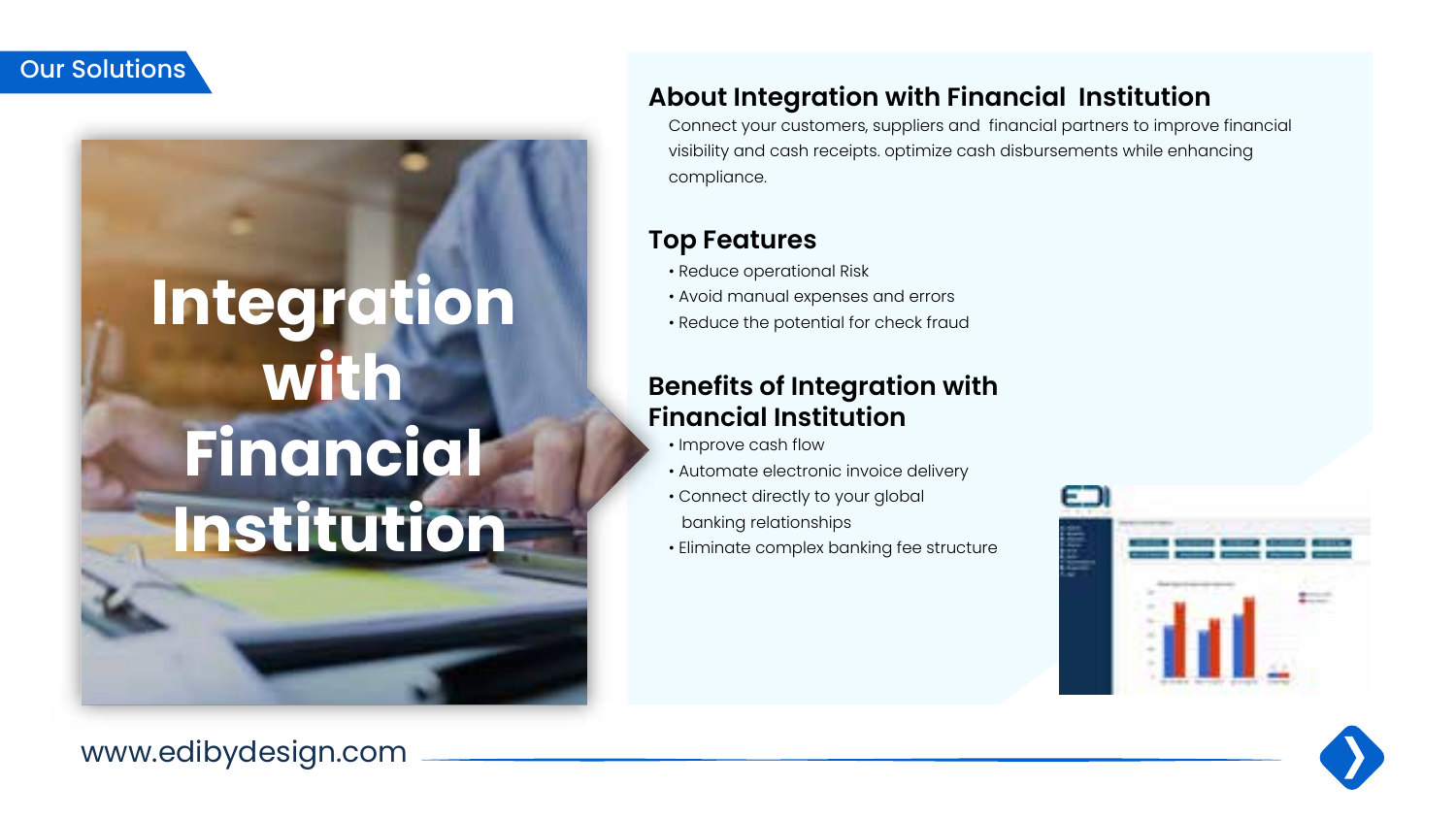## **Full EDI & ERP Integration**

#### **About Full EDI & ERP Integration**

Integrating your EDI data into an ERP system is a major process that every organization that handles huge amounts of data should consider. We ensure that all the systems are working in sync with each other, which in turn helps to reduce errors and improve productivity.

#### **Top Features**

- Proven integration
- Seamless user experience
- Support for all EDI documents
- Support for all commonly used EDI standards

### **Benefits of Full EDI & ERP Integration**

- Greater supply chain visibility
- Optimized inventory management
- Enhanced product traceability
- Faster order processing



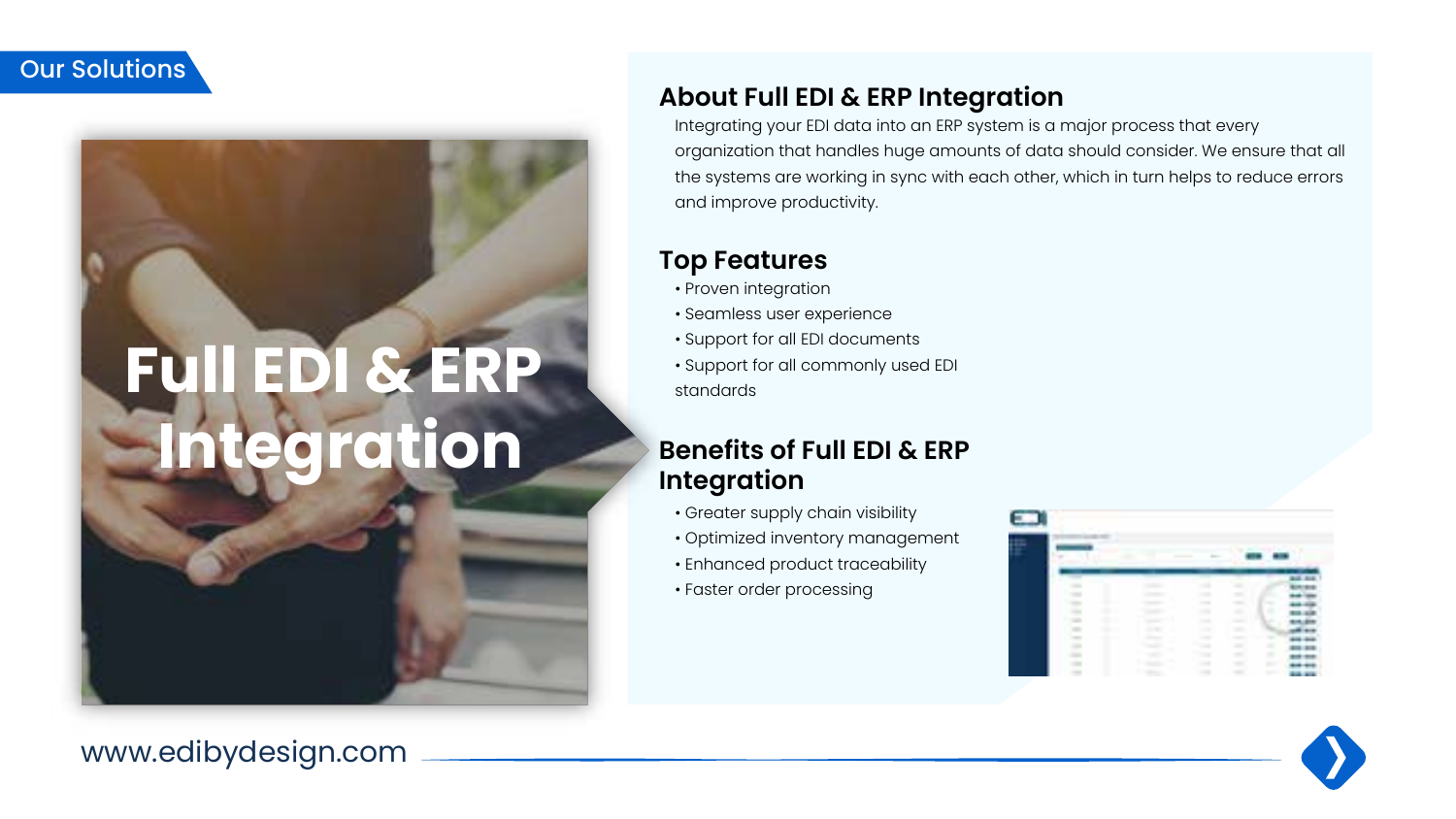# **Industries**

**Strengthen your global supply chain.**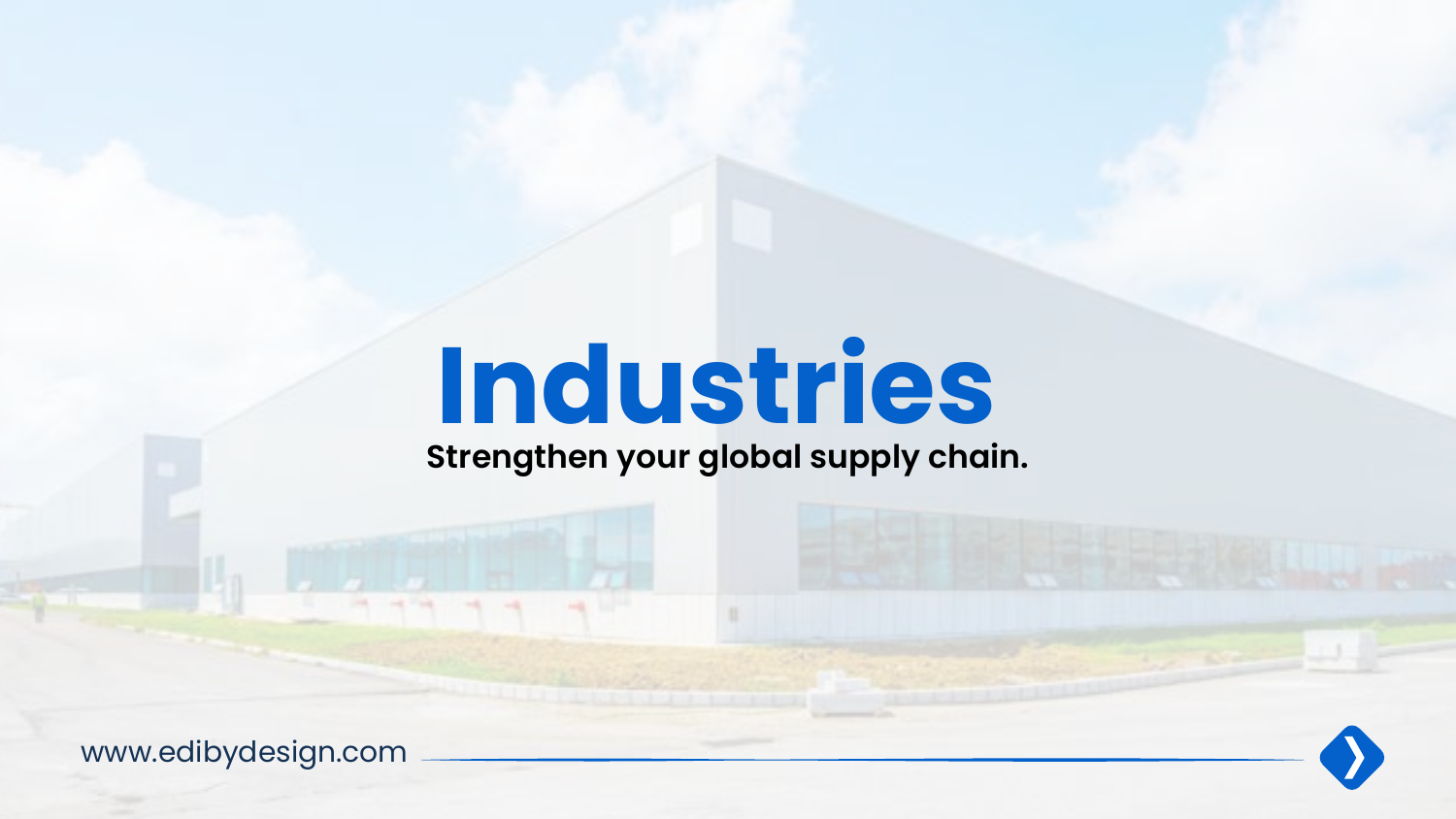### **Industries**



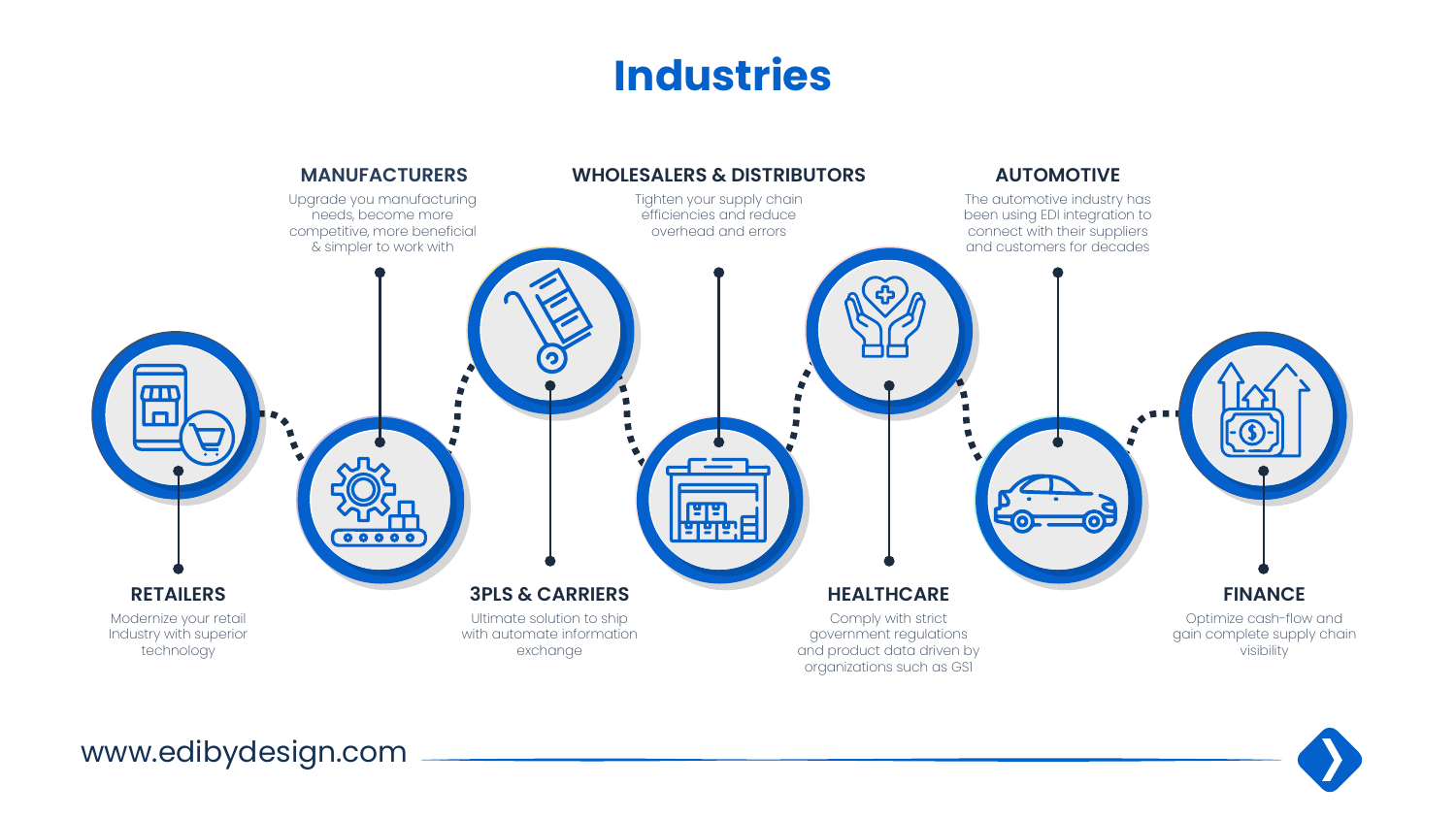## **Wholesalers & Distributors**

www.edibydesign.com

### **Wholesalers & Distributors**

### **How we help Wholesalers & Distributors**

EDI is a technology that allows wholesalers and distributors to communicate with their suppliers and customers. It provides a safe, secure, reliable and fast way of transmitting data between trading partners

### **Top Challenges**

- High operational cost
- Efficiency
- Accuracy
- Slow business communication
- Customers onboarding

### **EDI By Design-Wholesalers & Distributors Solutions**

- Improve retail partnership
- Add new customers fast
- Reduce errors
- Lower expenses
- Transaction tracking
- Transaction security

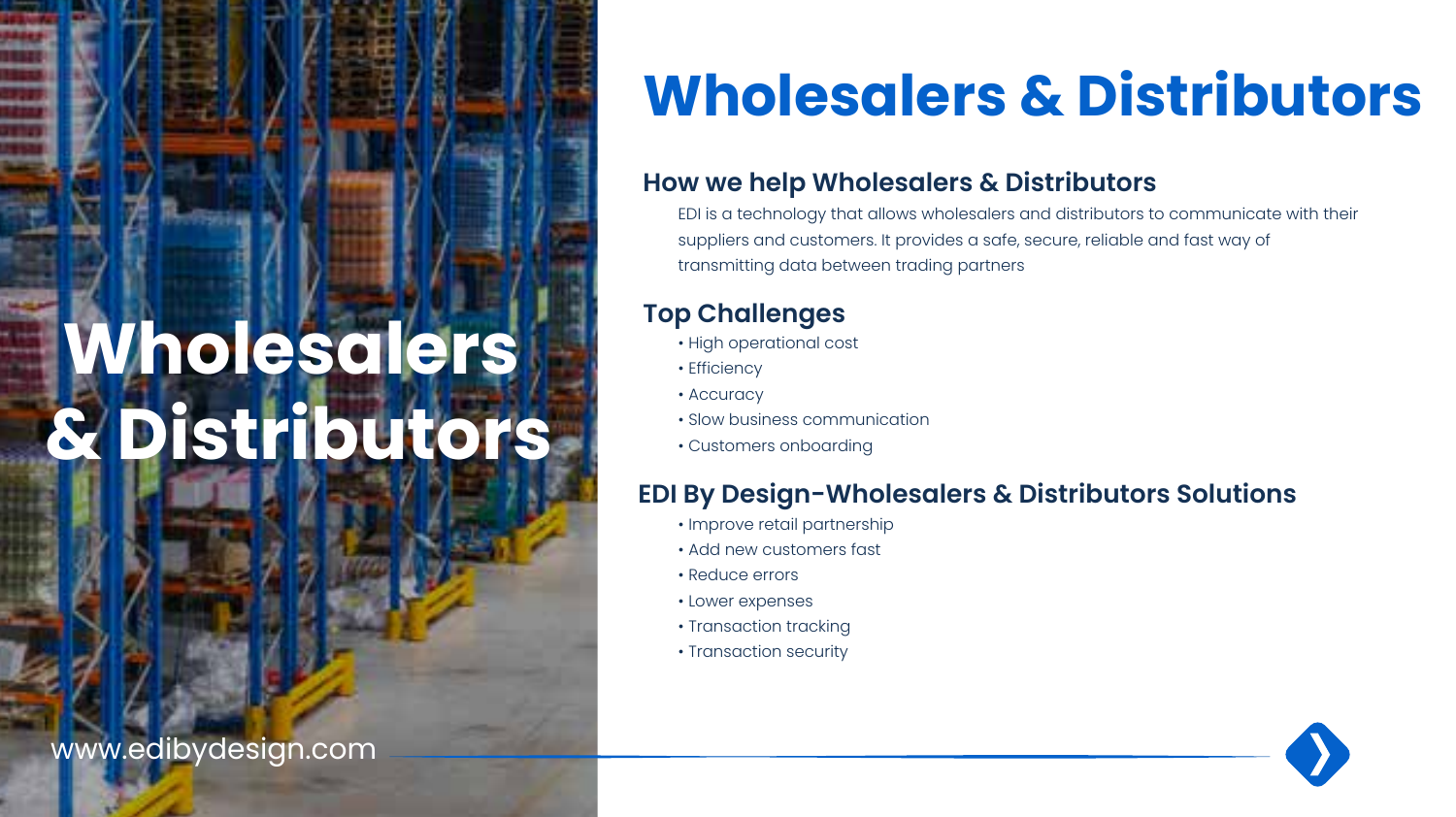### **Manaufacture**

www.edibydesign.com

### **Manaufacturer**

#### **How we help Manufacturers**

EDI has been a cornerstone of the manufacturing industry and can provide a number of advantages that come with embracing the system. These advantages include reliable communications and optimization.

### **Top Challenges**

- Demand Forecasting
- Inventory Management
- Adapting to technological changes

### **EDI By Design-Manaufacturer Solutions**

- Controlled Inventory management
- Accurate demand forecast
- Automated transaction workflow
- Reduced human errors
- Reduced Dependency
- Reduced human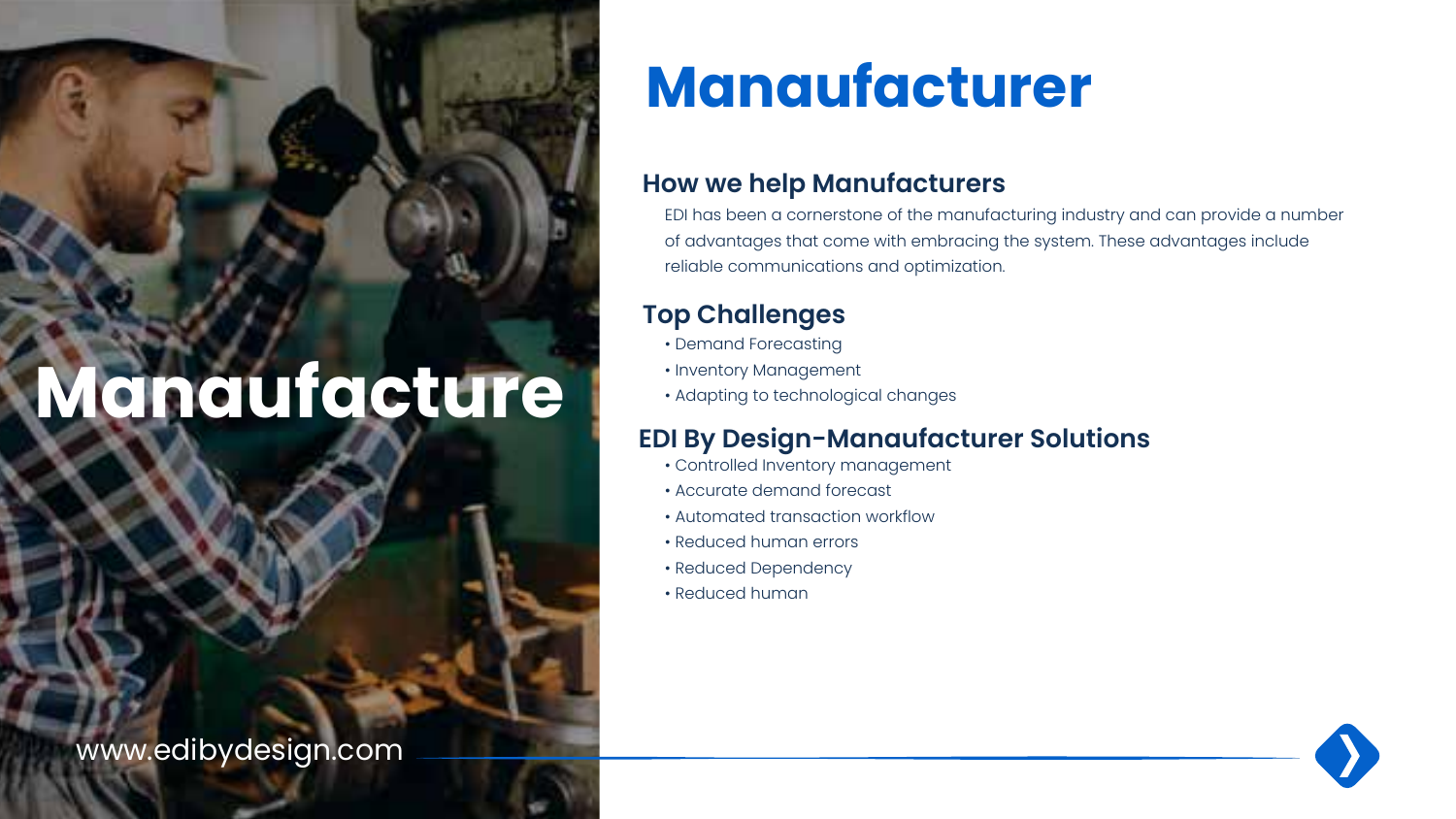### **3PLs & Carriers**

### www.edibydesign.com

### **3PLs & Carriers**

#### **How we help 3PLs & Carriers**

EDI for 3PLs & Carriers provides them the ability to track shipments in real time, and it also reduces the need for human intervention.

### **Top Challenges**

- Lots of forms & paperwork
- Shipment tracking
- Amendments & Acknowledgements
- Lack of reliable information

### **EDI By Design-3PLs & Carriers Solutions**

- Inventory updates
- Stock transfer shipment advice
- Delivery Information notifications
- Functional Acknowledgements
- Less Paperwork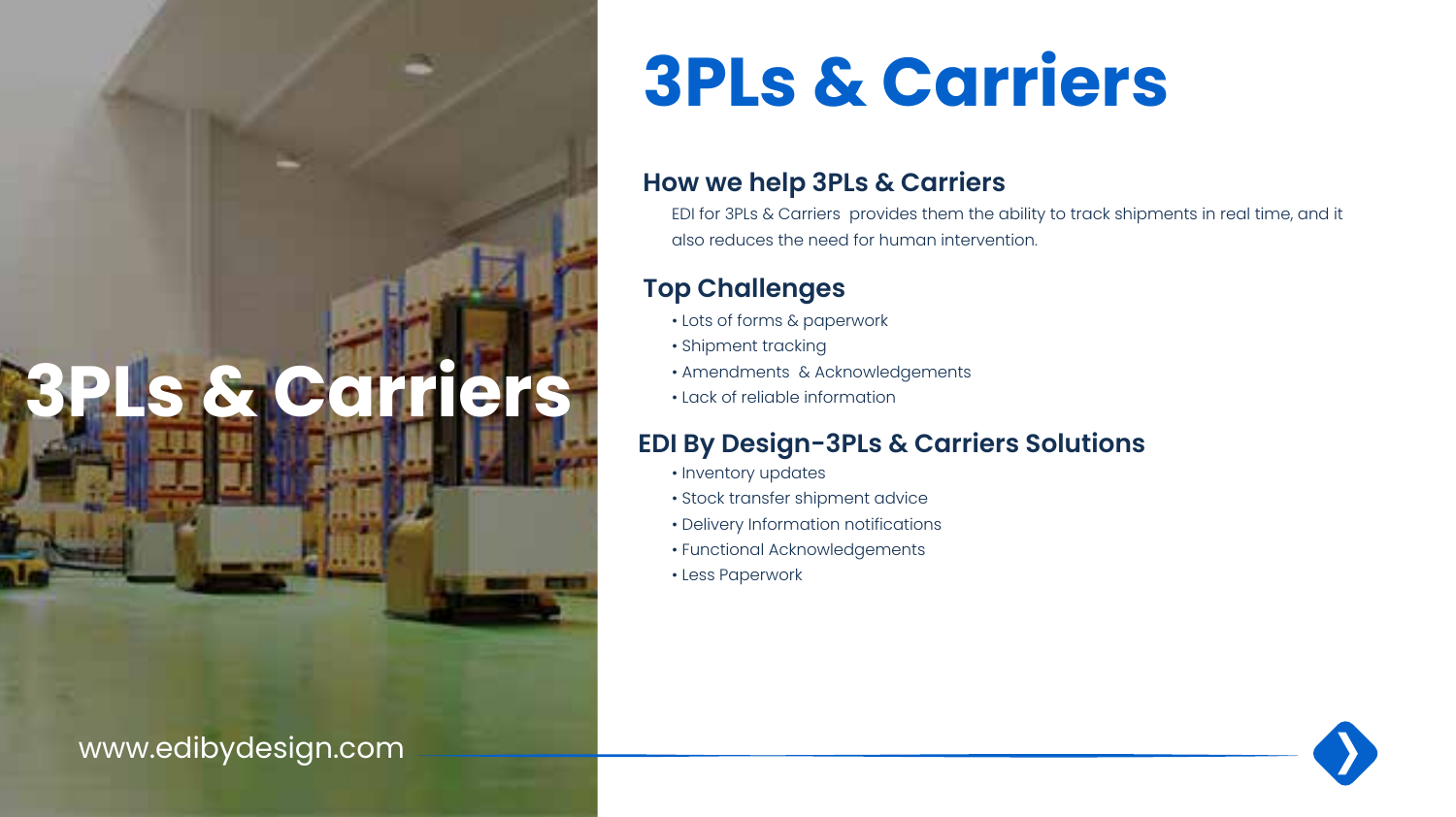### **Retail**

www.edibydesign.com

### **Retailers**

#### **How we help Retailers**

EDI allows retailers to automate the process of sending and receiving documents such as purchase orders, invoices, and shipping notices. EDI systems can also help retailers leverage their data in other ways, such as creating more personalized customer experiences

### **Top Challenges**

- Complex B2B Network
- Evolving customer expectations
- Error Prone
- Unpredictable supply or demand
- Workforce changes

### **EDI By Design-Retail Solutions**

- Automate supplier communication
- Simplify order management
- Improve warehouse efficiency
- Streamline Invoice reconciliation
- Lowered Expenses
- Greater Accuracy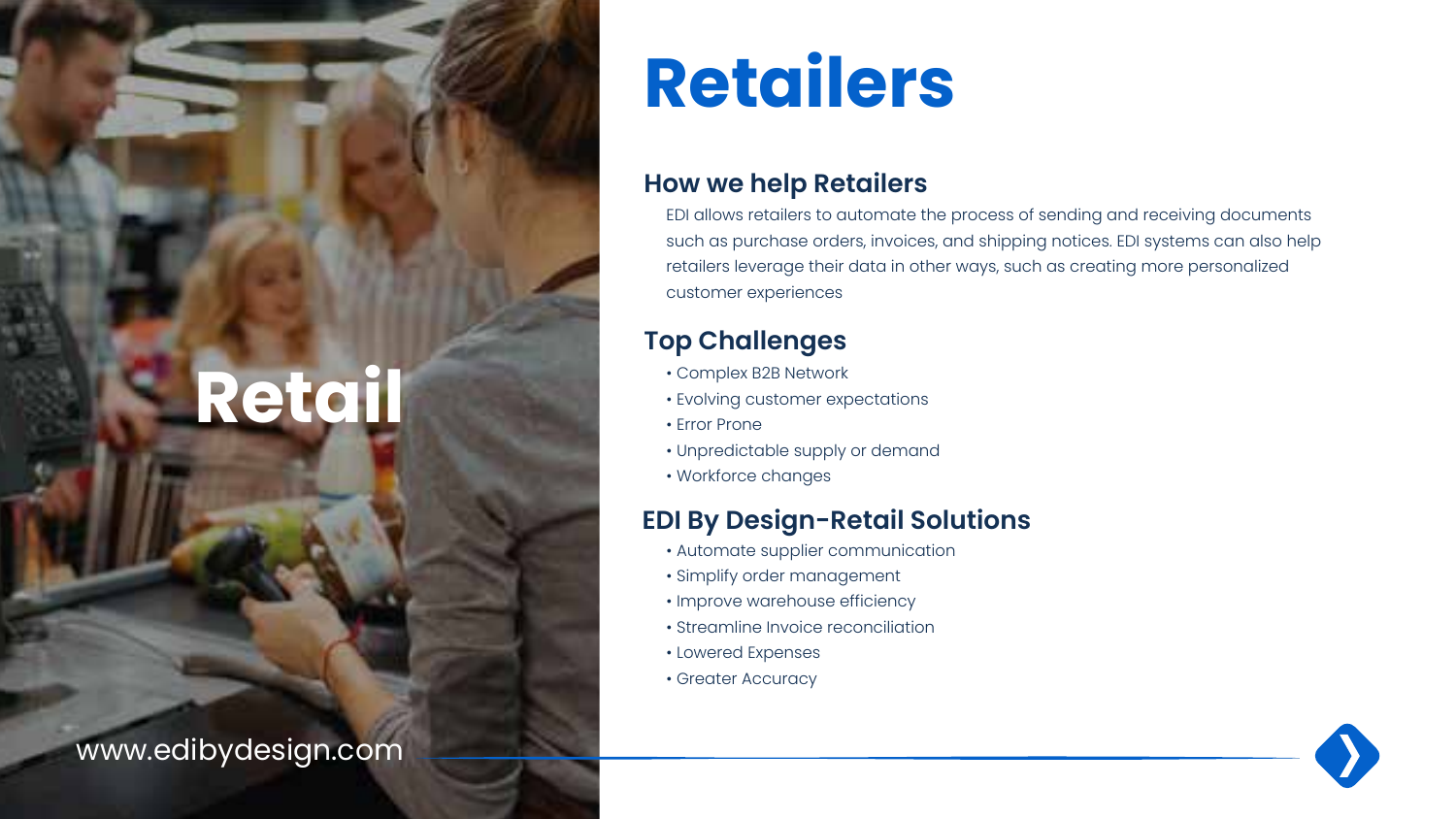### **Healthcare**

### www.edibydesign.com

## **Healthcare Industry**

#### **How we help Healthcare Industry**

EDI is a technology that allows wholesalers and distributors to communicate with their suppliers and customers. It provides a safe, secure, reliable and fast way of transmitting data between trading partners

### **Top Challenges**

- Complexities in formats
- Expensive mistakes
- Paper based process
- Risk of HIPAA violations

### **EDI By Design-Healthcare Solutions**

- Eliminates HIPAA violations
- Standardization in farmats
- Prevent errors
- Automated data entry
- Lower cost-high productivity

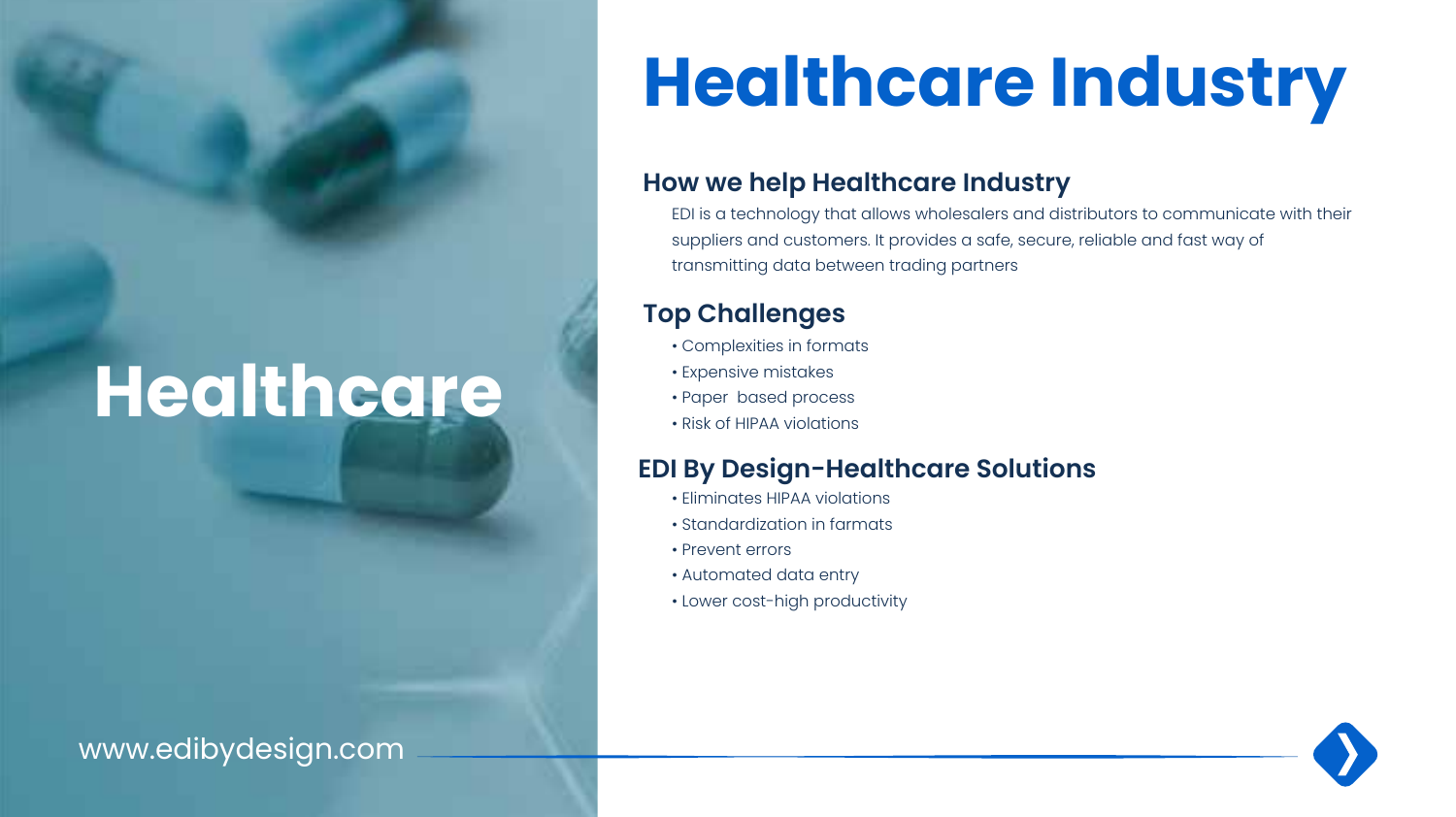### **Automotive**

www.edibydesign.com

### **Automotive Industry**

#### **How we help Automotive Industry**

Effectively communicating in the supply chain is a crucial thing for automotive production.

### **Top Challenges**

- Traceability
- Synchronization between manufacturers and suppliers
- Standardization in document formats
- Shifts towards hybrid vehicles
- Increased bureaucracy as a result of brexit

### **EDI By Design-Automotive Solutions**

- Increased visibility
- Greater Accuracy
- Standardization
- Lower cost
- Increased efficiencies

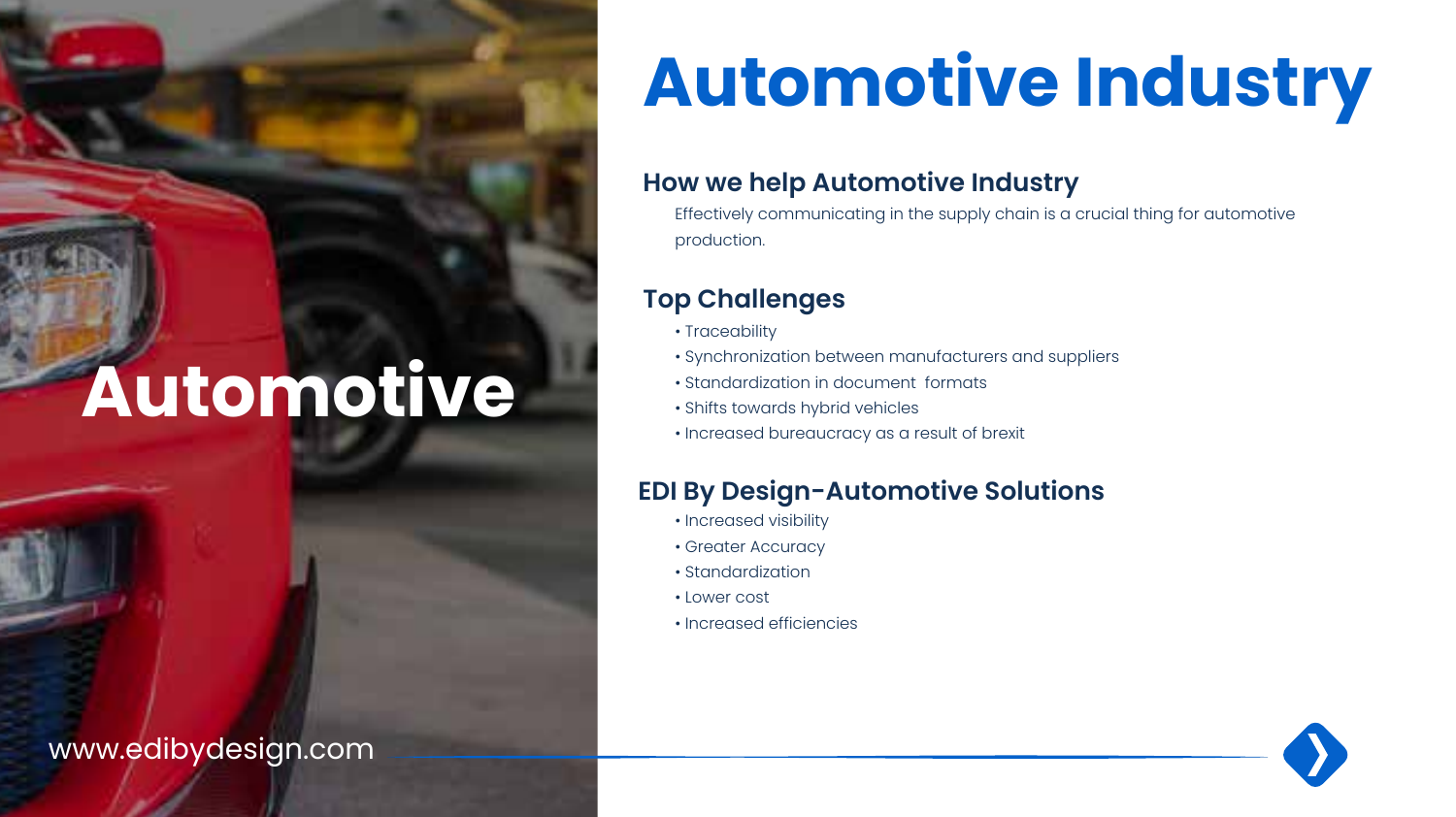## **Finance**

www.edibydesign.com

## **Finance Industry**

#### **How we help Finance Industry**

Financial EDI automates many of the processes in the financial services industry. Thereby, companies can receive an invoice electronically and initiate a payment. This software can do that for major companies, saving time, paper and money in the process.

### **Top Challenges**

- Track of multiple payments
- High error risk
- Frequent account reconciliation

### **EDI By Design-Finance Solutions**

- Automation of multiple payments
- Minimize error risk
- Electronics bill presentation
- Highly secure process
- Exchange of financial information between banks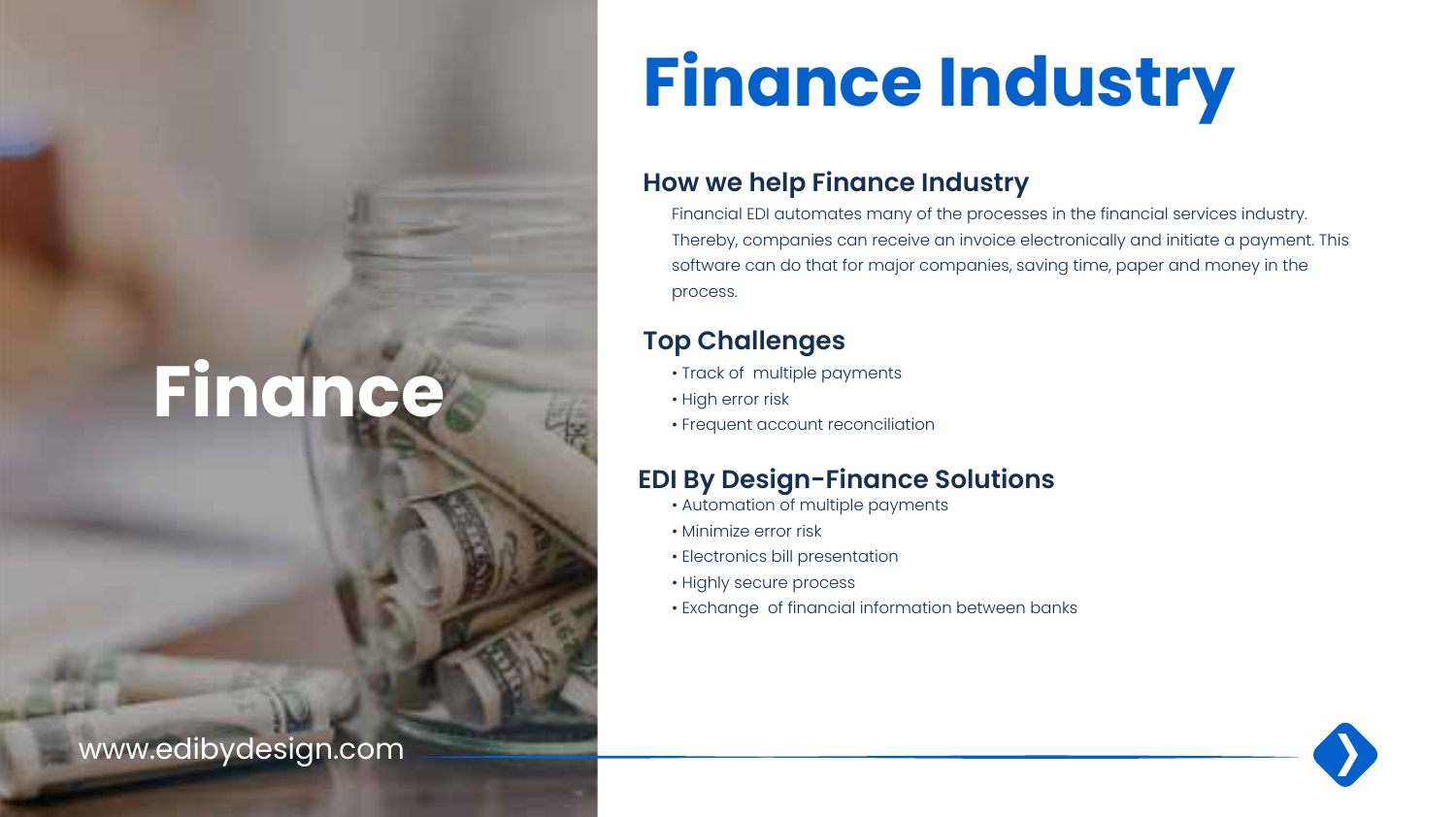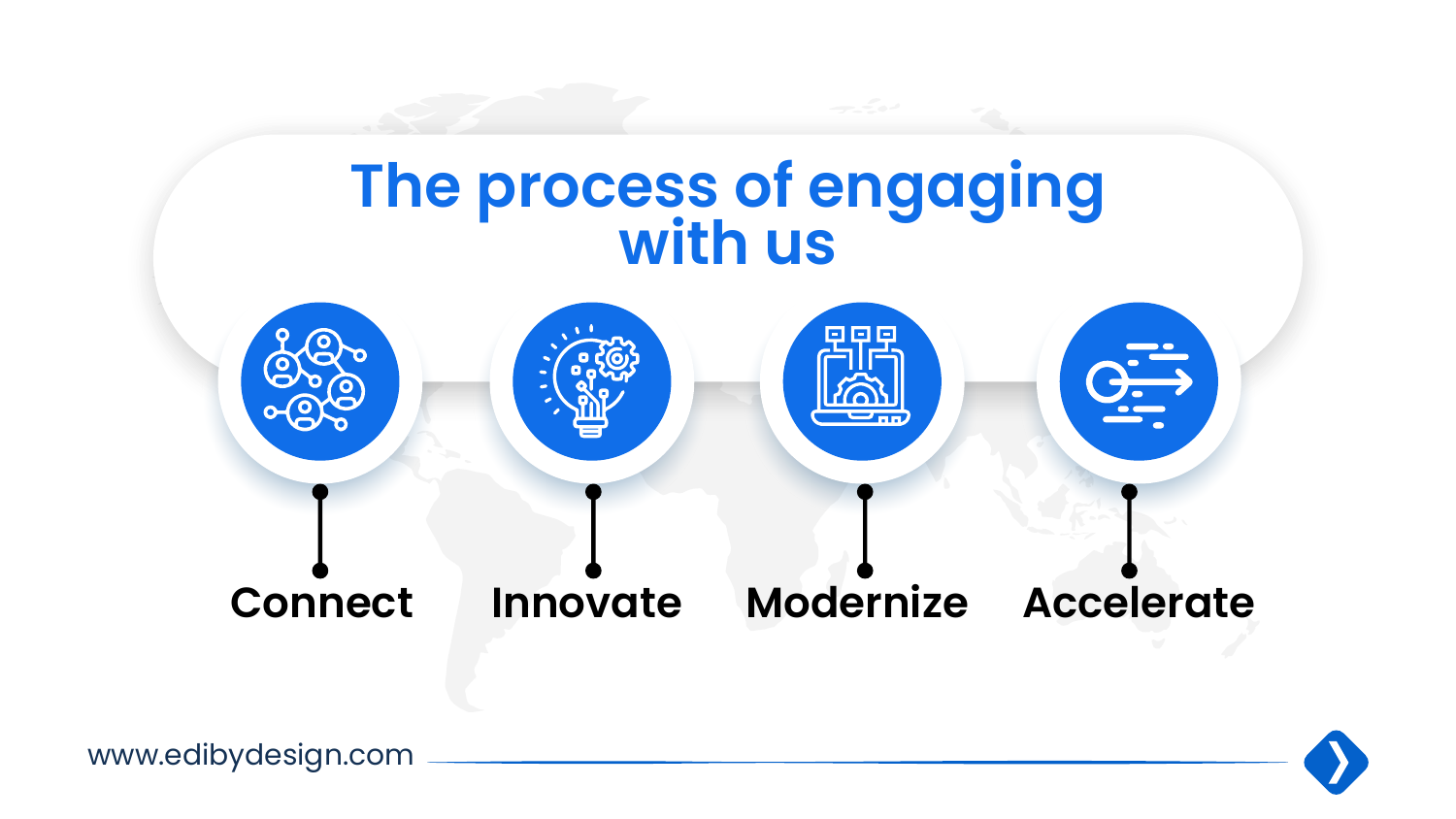### **Partner**



### **Customers we have worked with**







**& Many More**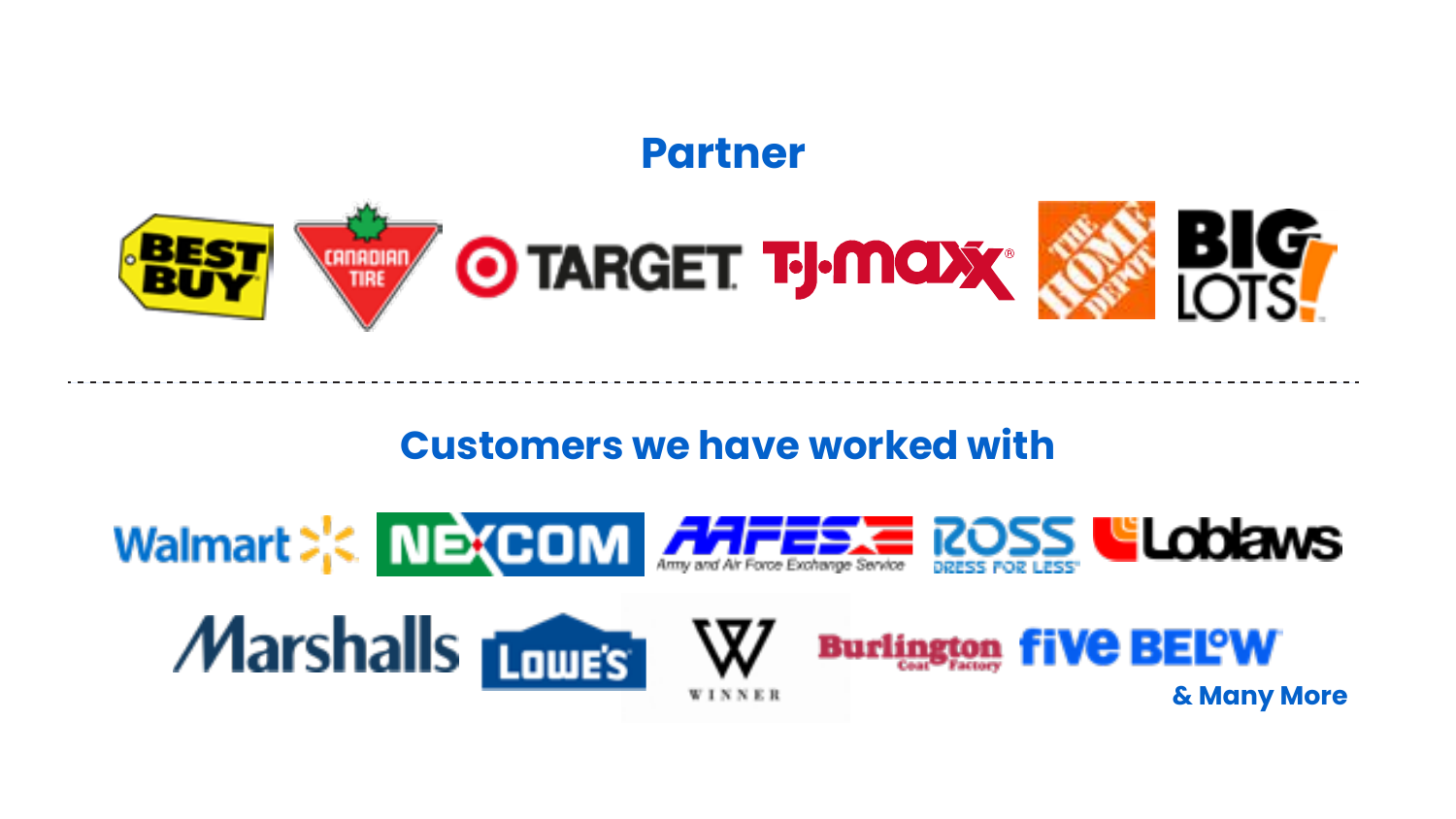### **Team**

**"The EDI by Design"** team is a group of experienced professionals with knowledge in implementing EDI solutions at client sites. They have the required skills and insight that takes their job beyond just programming.

You can confidently rely on our experience in this area and the way that we design with compatibility in mind. This means that EDI by Design will work well with your business and integrate seamlessly.